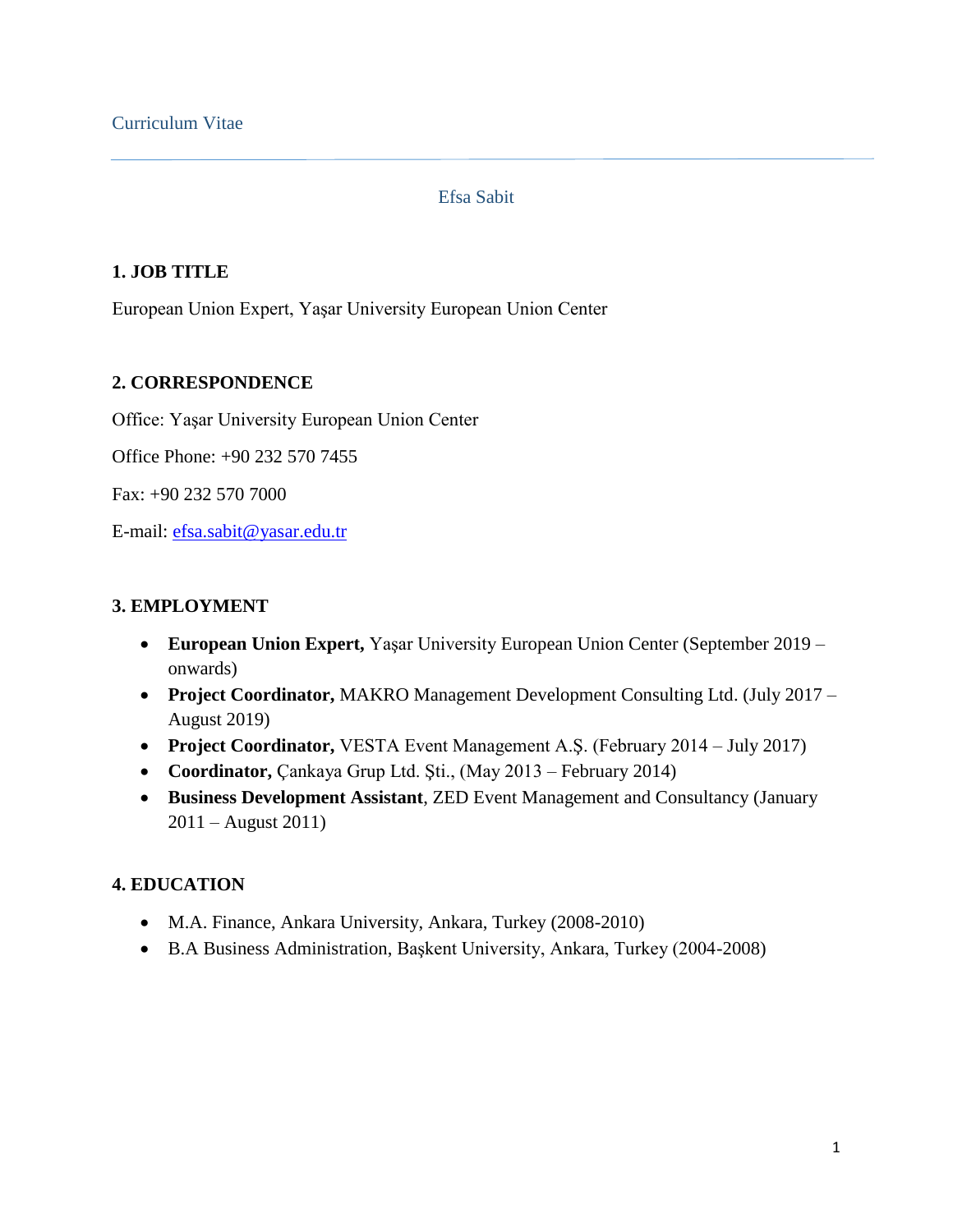# **5. PROJECTS INVOLVED**

- Erasmus+ Programme KA220-HED Cooperation Partnerships in Higher Education Project "**MUSic higher EducatioN meetS the cyber dimEnsion – MUSENSE**" Yaşar University, 2022-2024, Financial and administrative coordination
- European Institute of Technology Funding (EITF) Project "**RİEcoLab – Responsible Innovation-Led Entrepreneurial University Transformation Centres (Ecosystem Integration Labs)",** Yaşar University, 2021-2023, Dissemination and communication support
- Marie Skłodowska-Curie European Researchers' Night Project "**GREEN NIGHT**", Yaşar University, 2021-2022, Expert
- Erasmus+ Programme KA203 Strategic Partnerships for Higher Education Project "**Integration of Sustainable Design and Circular Economy Concepts in Civil Engineering Curriculum (SUSTAIN-CE)**", Yaşar University 2020-2023, Financial and administrative coordination
- H2020 Programme Science with and for Society Project "**Linking Research and Innovation for Gender Equality (CALIPER)**", Yaşar University 2020-2023, Expert
- Erasmus+ Programme KA203 Strategic Partnerships for Higher Education Project "**New Employability Within Self-Leadership in Music Academic Programs (NEWS IN MAP)",** Yaşar University 2019-2022, Financial and administrative coordination
- Erasmus+ Programme Jean Monnet Chairs "**Chair on Multifaceted Approaches to Migration in the EU and Turkey (MIG-EU)**", Yaşar University 2019-2022, Administrative support
- Erasmus+ Programme Jean Monnet Networks "**EU Middle East Network in Action (EUMENIA)**", Yaşar University 2018-2022, Financial and administrative coordination
- Erasmus+ Programme Strategic Partnerships for Youth Project "**İzmir Design Factory**", Yaşar University, 2019-2021, Financial and administrative coordination
- Erasmus+ Programme Jean Monnet Modules "**EU TALK: Integrate Turkey and Turkish Media to European Public Sphere**", Yaşar University 2017-2020, Financial and administrative coordination
- Erasmus+ Programme KA3 Joint Qualifications in Vocational Education and Training Project **"DİVET: Joint Qualification for Export Specialists Via Internet and Social Media",** MAKRO Consulting, 2018-2020, Project Coordinator
- Erasmus+ Programme KA2 Strategic Partnerships Project **"MAV: Multidimensional Training of Adult Volunteers to Foster Migrants' Integration"** MAKRO Consulting, 2017 – 2019, Project Coordinator
- Erasmus+ Programme KA2 Strategic Partnerships Project **"MIGRAPRENEURS: Entrepreneurial and Intrapreneurial Mindset Development for Highly Skilled Migrants in Europe"** MAKRO Consulting, 2016 – 2019, Project Coordinator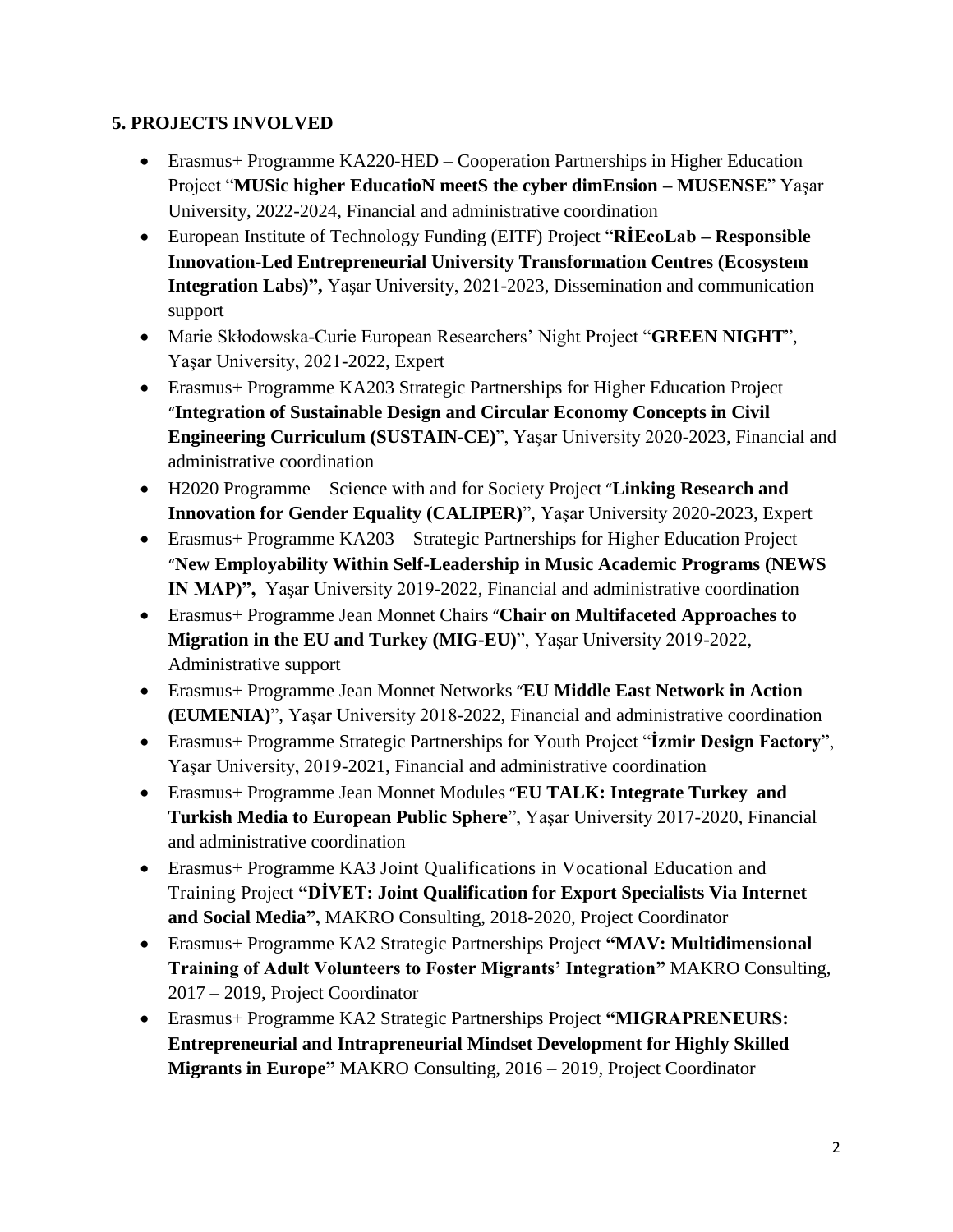- Erasmus+ Programme KA2 Strategic Partnerships Project **"SO-VET: Social Entrepreneurship as an Alternative for Young Unemployed"** MAKRO Consulting ,2016 – 2018, Expert
- Erasmus+ Programme KA2 Strategic Partnerships Project **"INNOGROW: Innovative Entrepreneurship for Increased Employability, New Business Creation and Economic Growth"** MAKRO Consulting ,2015 – 2017, Expert
- Erasmus+ Programme KA2 Strategic Partnerships Project **"ECOLIVE: Training for the Production of Organic Olive Oil"** MAKRO Consulting ,2015 – 2018, Expert

# **6. EVENTS ORGANIZED**

- Migrapreneurship: Join the Journey Conference, Ankara, May 2019
- Support for Migrant Entrepreneurs Seminar, Ankara, November 2018
- Ecolive Final Conference, İzmir, June 2018
- Social Entrepreneurship Seminar, Ankara, October 2017
- Innogrow Innovative Entrepreneurship Summit, Gaziantep, September 2017
- Ideal Insurance Annual Congress, May 2017, Antalya
- International Egg and Poultry Congress, October 2015, Antalya
- TODAİE (Turkey and Middle East Public Administration Institute) İnspection Visit, May 2015, Gaziantep-Hatay
- The First World War and Atatürk Symposium, November 2014, Budapest, Hungria
- PIEG Annual Conference, November 2013, Antalya
- EURASIA Social Business Forum, Istanbul
- BPW Professional Business Woman International Congress, June 2011, Helsinki, Finland
- NO-DIG International Congress, May 2011, Berlin, Germany
- Fourth United Nations Conference on the Least Developed Countries, May 2011, İstanbul

# **7. TRAININGS & CERTIFICATES**

- Financial Administration & Auditing Preparation for E.C. Funded Projects, Brussels, 2022
- RiEcoLab Project, Setting up Ecosystem Integration Labs, Online Training, 2021
- RiEcoLab Project, Embedding Responsible Research Innovation, Online Training, 2021
- CALIPER Project Gender Equality School, Yaşar University, İzmir, 2020
- Training of Trainers on Social Entrepreneurship, Institute of Entrepreneurship Development, Greece, 2018
- Foreign Trade Education, Turkish Foreign Trade Foundation, Ankara, 2007 2008
- ISO 9001:2008 Quality Management Systems Training, Ankara, 2010